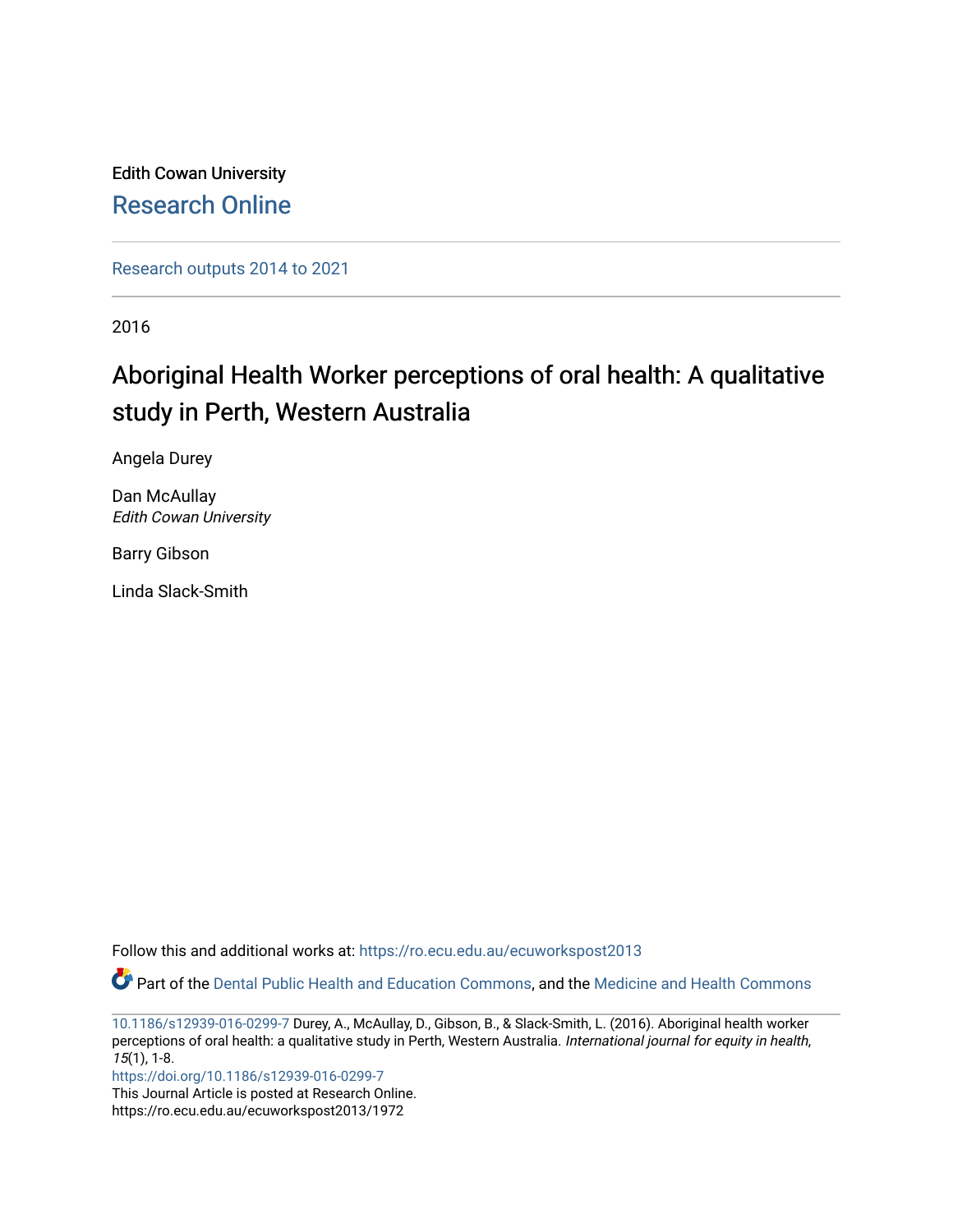## **RESEARCH CHE Open Access**



# Aboriginal Health Worker perceptions of oral health: a qualitative study in Perth, Western Australia

Angela Durey<sup>1\*</sup>, Dan McAullay<sup>1</sup>, Barry Gibson<sup>2</sup> and Linda Slack-Smith<sup>1</sup>

## Abstract

Background: Improving oral health for Aboriginal Australians has been slow. Despite dental disease being largely preventable, Aboriginal Australians have worse periodontal disease, more decayed teeth and untreated dental caries than other Australians. Reasons for this are complex and risk factors include broader social and historic determinants such as marginalisation and discrimination that impact on Aboriginal people making optimum choices about oral health. This paper presents findings from a qualitative study conducted in the Perth metropolitan area investigating Aboriginal Health Workers' (AHWs) perceptions of barriers and enablers to oral health for Aboriginal people.

Methods: Following extensive consultation with Aboriginal stakeholders, researchers conducted semi-structured interviews and focus groups across 13 sites to investigate AHWs' perceptions of barriers and enablers to oral health based on professional and personal experience. Responses from 35 AHWs were analysed independently by two researchers to identify themes that they compared, discussed, revised and organised under key themes. These were summarised and interrogated for similarities and differences with evidence in the literature.

Results: Key findings indicated that broader structural and social factors informed oral health choices. Perceptions of barriers included cost of services and healthy diets on limited budgets, attending services for pain not prevention, insufficient education about oral health and preventing disease, public dental services not meeting demand, and blame and discrimination from some health providers. Suggested improvements included oral health education, delivering flexible services respectful of Aboriginal people, oral health services for 0–4 year olds and role modelling of oral health across generations.

Conclusion: Reviewing current models of oral health education and service delivery is needed to reduce oral health disparities between Aboriginal and non-Aboriginal Australians. Shifting the discourse from blaming Aboriginal people for their poor oral health to addressing structural factors impacting on optimum oral health choices is important. This includes Aboriginal and non-Aboriginal stakeholders working together to develop and implement policies and practices that are respectful, well-resourced and improve oral health outcomes.

Keywords: Australia, Aboriginal, Oral health, Inequity, Racism

## Background

Poor oral health in Aboriginal Australians is a significant concern, exacerbated by slow progress in reducing health disparities between Aboriginal and other Australians [[1](#page-7-0)]. Evidence indicates that, despite dental caries being largely preventable, Aboriginal Australians have worse periodontal



Various studies have identified risk factors contributing to poor oral health in this population including smoking, alcohol consumption [\[6](#page-8-0)] and diets high in sugar [\[7](#page-8-0)]. A recent study of urban Aboriginal people associated smoking and diabetes with severe periodontal disease [[8\]](#page-8-0). Understanding how broader social determinants can undermine



© 2016 Durey et al. Open Access This article is distributed under the terms of the Creative Commons Attribution 4.0 International License [\(http://creativecommons.org/licenses/by/4.0/](http://creativecommons.org/licenses/by/4.0/)), which permits unrestricted use, distribution, and reproduction in any medium, provided you give appropriate credit to the original author(s) and the source, provide a link to the Creative Commons license, and indicate if changes were made. The Creative Commons Public Domain Dedication waiver [\(http://creativecommons.org/publicdomain/zero/1.0/](http://creativecommons.org/publicdomain/zero/1.0/)) applies to the data made available in this article, unless otherwise stated.

<sup>\*</sup> Correspondence: [angela.durey@uwa.edu.au](mailto:angela.durey@uwa.edu.au) <sup>1</sup>

 $1$ School of Dentistry, University of Western Australia, 35 Stirling Highway, Perth 6009WA, Australia

Full list of author information is available at the end of the article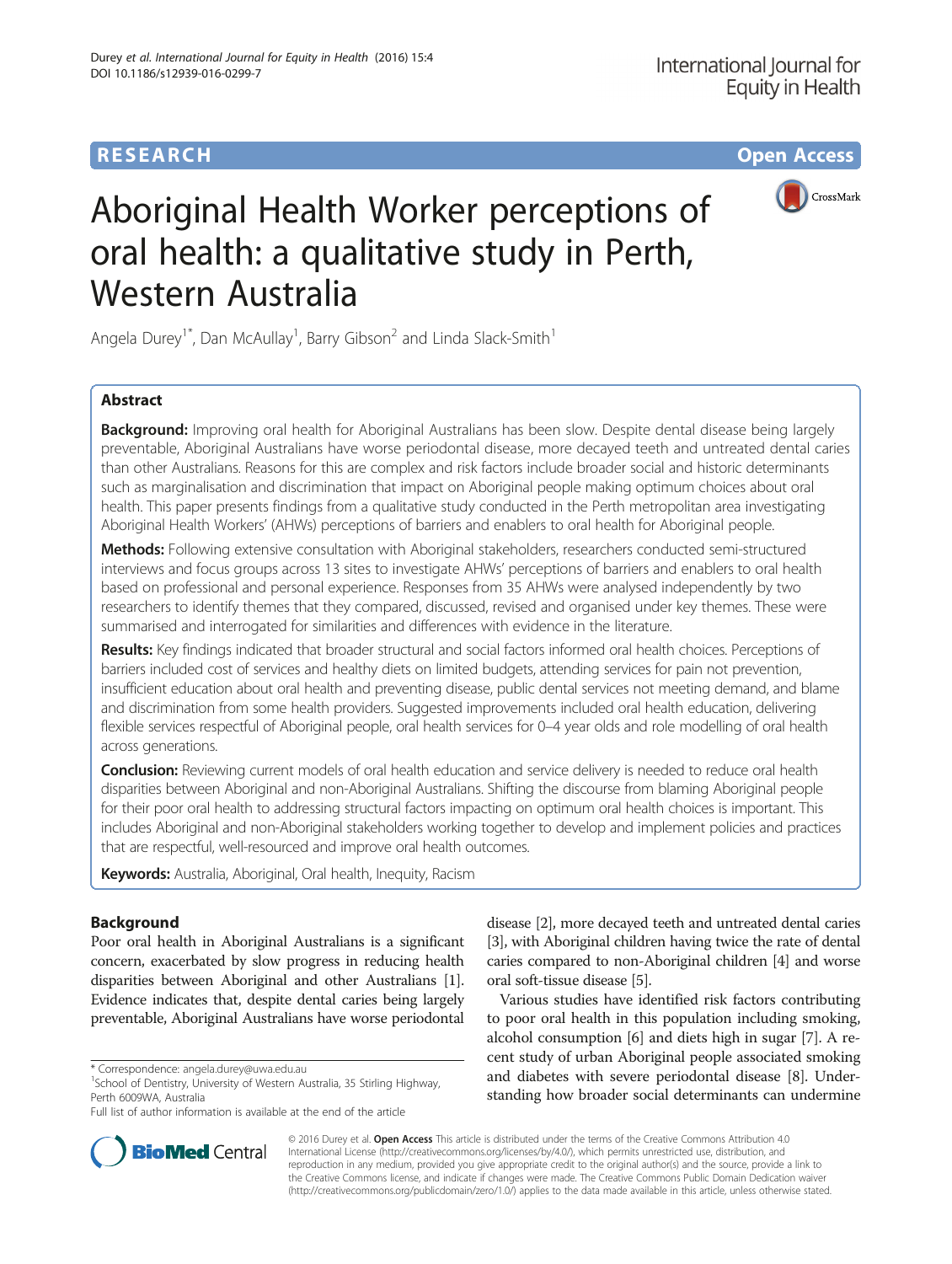decisions about oral health is also important [\[9\]](#page-8-0). It avoids the trap of tacitly blaming Aboriginal people for their poor oral health because of 'non-compliance' with public health messages and instead recognises complex factors underpinning choice [\[10](#page-8-0)].

Evidence suggests lower oral health literacy is associated with worse periodontal disease [\[11](#page-8-0)], and limited knowledge of preventing dental disease, low socio-economic status and costly services can result in avoiding dental visits [\[12](#page-8-0)]. In Australia, oral health services are available in public, private and Aboriginal health service contexts. Barriers to good oral health and dental care identified by Aboriginal people include services disrespectful of cultural differences and/or with no Aboriginal Health Workers (AHWs) on staff [\[13\]](#page-8-0); cost, long waiting times, distance to services, especially for those living in remote areas [[14](#page-8-0)], and limited access to healthy food [[15](#page-8-0)]. An Aboriginal Health Worker is defined as a person of Aboriginal or Torres Strait Islander descent or who identifies as such and is accepted by the Aboriginal and Torres Strait Islander community; has a minimum qualification in Aboriginal and Torres Strait Islander primary health care and delivers care that is holistic and culturally safe [\[16\]](#page-8-0).

Promoting oral health requires improving oral health literacy and involving Aboriginal people in designing strategies to prevent disease that are relevant and context specific [\[13\]](#page-8-0). A recent study of oral health care in Aboriginal Community Controlled Health Services (ACCHS) in New South Wales found that lifting the burden of oral disease in an Aboriginal community leaves more time to promote oral health [[14](#page-8-0)]. However, even though dental care was sometimes accessible in ACCHS, the supply of oral health services fell very short of the demand and senior management identified that inadequate and inconsistent resources seriously undermined providing programs to treat disease and promote and sustain oral health care for Aboriginal people [\[14](#page-8-0)].

Relationships between health providers and their patients impact on health outcomes. A 1980s study in the US found that dentists preferred patients who were well educated, dentally sophisticated and calm, being more likely to be impatient with patients who were anxious [\[17\]](#page-8-0). More recent studies have shown that racism towards Aboriginal patients in health services, however inadvertent, has led to their reluctance to attend for treatment [\[18\]](#page-8-0).

In Australia, whiteness is the 'omnipresent norm' against which differences from that norm, are measured and judged, often negatively (19: xix). White, English-speaking Australians have been privileged as a group since the colonisation and dispossession of Aboriginal Australians by the British in 1788. Indigenous rights and occupancy were ignored ("terra nullius") and British authority determined policies and practices [[19](#page-8-0)]. Being white provided structural advantage, usually invisible to those who were white, and reproduced inequities [\[19, 20](#page-8-0)] that continue to shape the lives of the privileged and the marginalised [[21](#page-8-0)].

Interpersonal racism is being treated unfairly for being Aboriginal; internalised racism occurs when non-Aboriginal people's racist assumptions and beliefs are incorporated into an Aboriginal person's worldview; systemic or institutionalised racism is evident when differential power relations between Aboriginal and non-Aboriginal groups compromise Aboriginal people's access to goods, services and opportunities [\[22\]](#page-8-0). Racism disproportionately affects Aboriginal Australians across sectors including education, employment [[23\]](#page-8-0) and health services where it often goes unchallenged and unreported [[24](#page-8-0)] despite its harmful health effects [[25](#page-8-0), [26\]](#page-8-0). Government commitments to reduce discrimination against Aboriginal people often fall short and examples persist of Aboriginal health being under-resourced relative to need; inequitable treatment between Aboriginal and other patients; culturally inappropriate care; inadequate or no cross-cultural education of health care providers; market-driven health care provision; and models of individual care that prioritise diagnosis, treatment and cure rather than prevention [[10](#page-8-0)]. One study called for physicians to critically reflect on their own assumptions about Aboriginal people and whether they were discriminatory based on race. The objective of such reflection was to avoid projecting any unconscious bias onto their patients that could negatively impact on their care [\[27\]](#page-8-0).

The aim of this paper is to present findings from a qualitative study conducted in Perth, Western Australia, which investigated AHWs' perceptions of barriers and enablers to oral health for Aboriginal people based on their professional and personal experience. The paper identifies whether AHWs' responses support or challenge existing evidence and includes their suggestions for improving Aboriginal people's oral health.

Ethics approval for this research was granted by the Human Research Ethics Committee at the University of Western Australia (RA/4/1/5792) and the Western Australian Aboriginal Health Ethics Committee (No.467).

#### Methods

Following an extensive consultation process with key Aboriginal and non-Aboriginal stakeholders during 2013–2014, researchers followed up on contacts in various health services in Perth to invite AHWs to participate in semi-structured interviews or focus groups. A group discussion or interview was chosen depending on the workplace and the number of AHWs employed there. Where one AHW was employed an interview was offered, two or more AHWs were offered an interview together and a group discussion was offered where several AHWs worked at one site. No participant in a group discussion requested an individual interview. A follow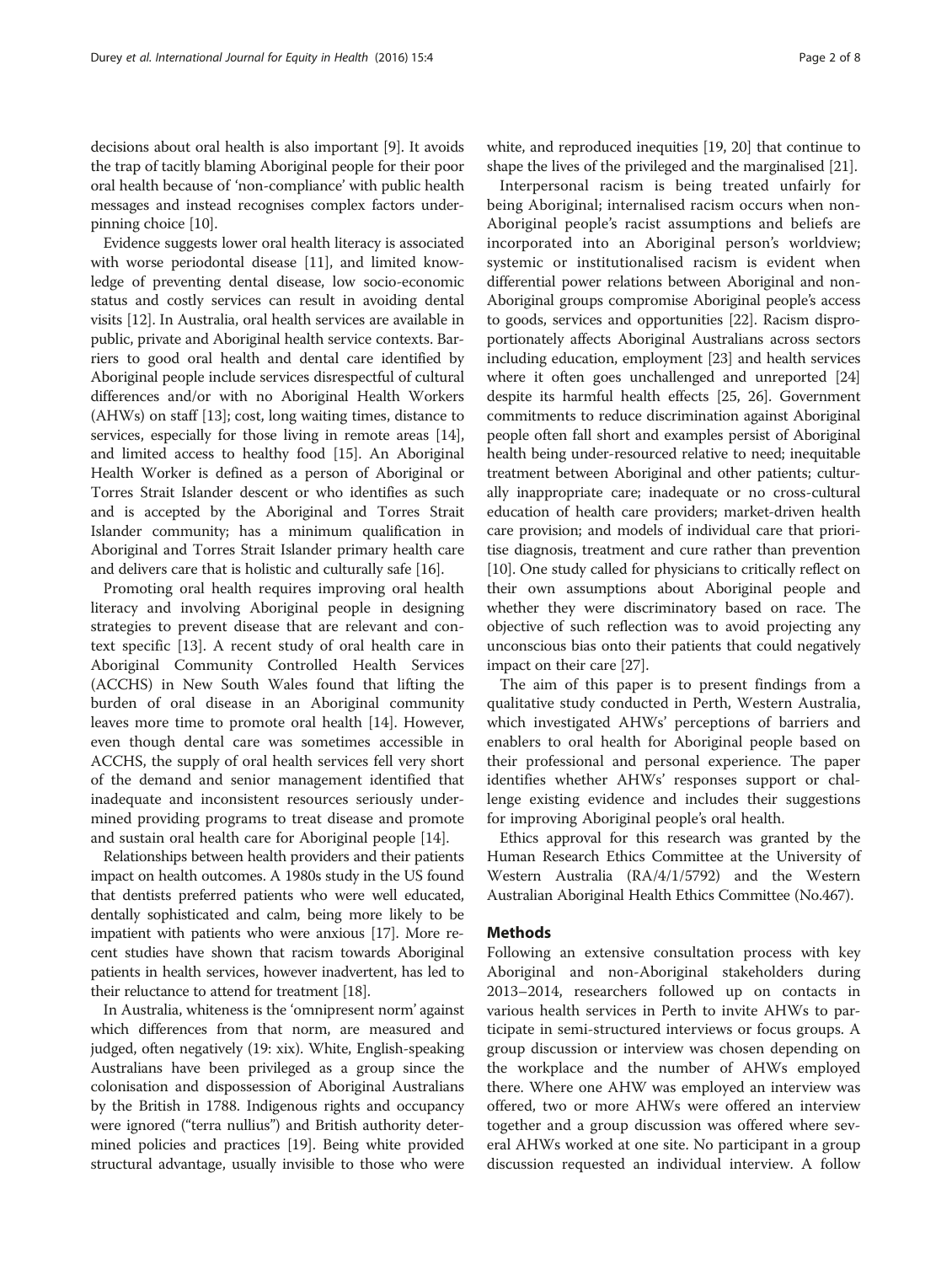up interview was conducted with one participant based on her past experience working with pregnant Aboriginal women. Thirty five health workers (28 females and seven males) from 13 different sites agreed to participate and were interviewed either by an Aboriginal or non-Aboriginal researcher or, where possible, by both. The lower number of male participants reflected the fact that there are nearly three times as many female AHWs employed as male in Australia [\[28\]](#page-8-0). Participants were given information about the project and invited to ask questions prior to signing consent forms to participate in interviews or focus groups. These were recorded, transcribed and imported into NVivo, a software programme to assist in the organisation and management of data during the analysis [\(http://www.qsrinternational.com](http://www.qsrinternational.com)).

Interview and focus group questions covered demographic characteristics (age, gender, highest education qualification, years working as an AHW, postcode) and topics including the meaning of oral health; issues facing Aboriginal people and their children related to oral health; the impact on oral health of diet, smoking and alcohol; challenges in promoting oral health and how oral health/dental services could be improved. Data saturation was reached after eight interviews and four focus groups, with no new relevant information emerging.

Responses were analysed independently by two researchers for themes related to barriers and enablers to oral health. Using an iterative approach, these were compared, discussed, revised and organised under key themes; any anomalies were noted in responses and data revisited and interpreted for meanings attributed to AHWs' perceptions. Findings were then summarised and interrogated for similarities and differences and compared with existing evidence in the literature. Participant information was de-identified, abbreviated and classified numerically into Aboriginal Health Worker Female (AHWF) 1–28; Aboriginal Health Worker Male (AHWM) 1–7.

#### Results

Interviews or focus groups involving male and female AHWs were held at participants' workplaces. Responses highlighted how broader structural issues played a key role in choices around oral health and accessing services. We define structure as social, political and economic factors beyond the control of individuals yet which can adversely affect their health [[29\]](#page-8-0). These included lack of education about oral health and disease prevention, public dental services not meeting the demand for care, discrimination by health providers and financial constraints that negatively impacted on decisions related to oral health. Suggested structural improvements included education on promoting oral health and disease prevention across the life span, free oral health services for 0–4 year olds and easier access to oral health services. Other enablers to oral health included health providers offering holistic, non-discriminatory, respectful care that was sensitive to the social and cultural contexts of Aboriginal people's lives, encouraging role modelling of good oral health practice in families across generations and providing relevant and culturally sensitive materials to promote oral health.

#### Structural barriers

Aboriginal people face numerous and well-documented structural barriers to maintaining oral health and accessing care including education, cost of services and discrimination by health providers. Most participants felt education about oral health and preventing disease was limited at best and often non-existent. This lack of knowledge had serious consequences for oral health including for those diagnosed with other comorbidities:

When we were diagnosed with diabetes, we weren't even told that our teeth were an issue by the doctor (AHWF3).

This highlights the concept of inter-professional practice (e.g. medical/dental, dental/AHW) in improving overall health outcomes. Oral health was often not included in AHW training even though participants acknowledged that dental caries was a huge issue from pregnancy onwards in their communities. Dental disease was often compounded by structural issues beyond their control, not least the lack of oral health care in Western Australia for the 0–4 age group apart from private clinics and emergency services. Most participants acknowledged the benefits of free school dental services, accessible only to children in the year they turn five until Year 11 in high school. Cost for private and public services was a significant barrier to access:

Honestly it is too expensive. I have got three holes in my teeth, cavities, and I cannot afford to go to the dentist. Because my money is going on things that I think are more important like my house, power, everything else, food (AHWF8).

Accessing public dental services, even at ACCHS often required long waiting times and was compounded when transport was unavailable:

You have to be one of the first five in, in the morning otherwise you don't get to see the dentist you have to wait for the next day. So they do struggle to get in there because you have to be in there by eight o'clock in the morning (AHWF14).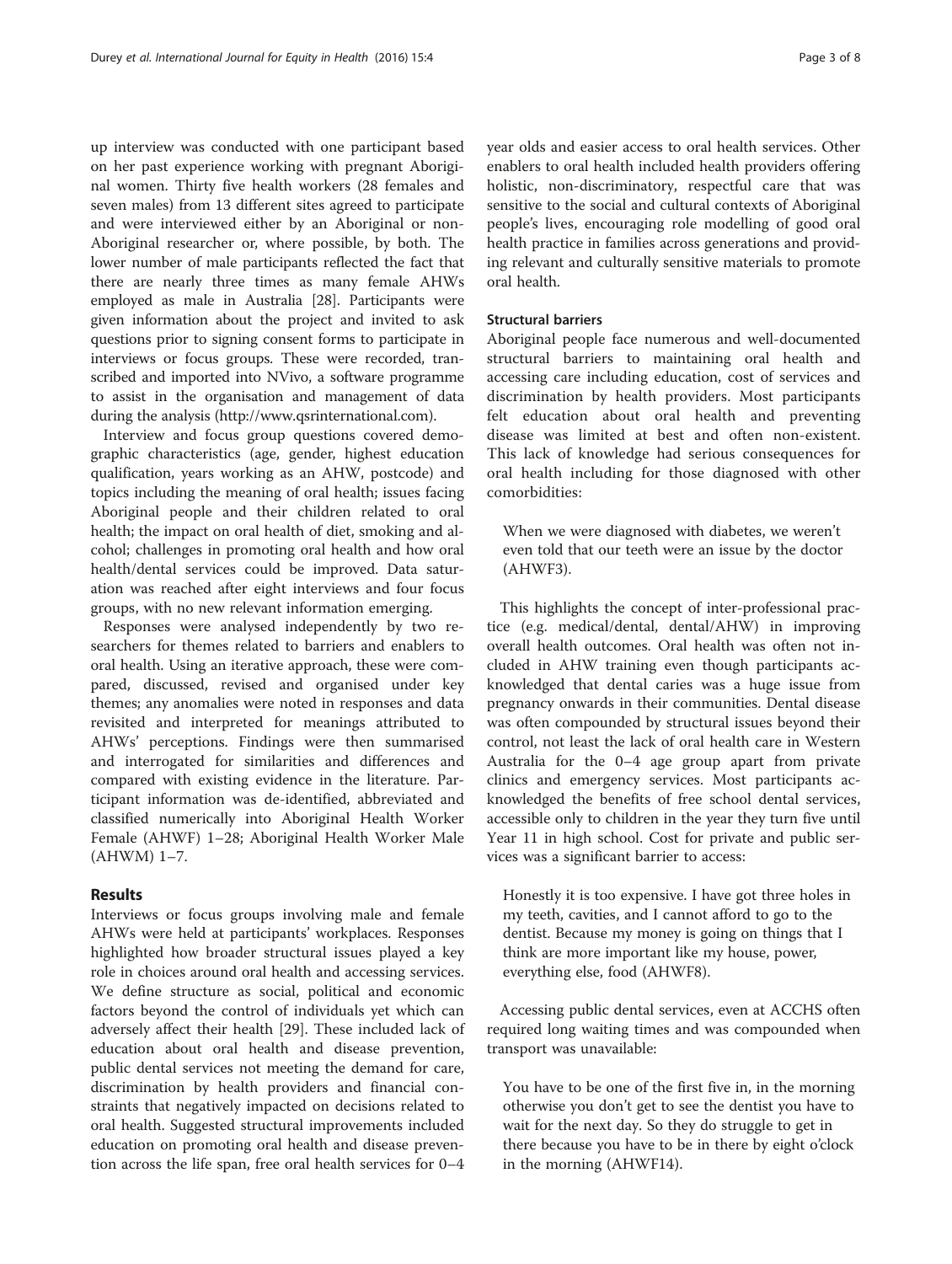Cost and access to dental services were more burdensome for parents or carers looking after several children which often made attendance difficult, particularly without a creche:

More than likely you are not only going to be taking that child, but you will be taking other children with you. And when you are out for a couple of hours you have to have money for all of you because you have got the issue of food – it is a costly thing (AHWF13).

Even though participants understood the importance of preventing oral disease, accessing dental services for prevention was not a priority 'because realistically how many people are going to go to the dentist if there is no pain?' (AHWF7). This point was further elaborated in the context of general health care:

If we look at access to health care – a lot of them won't go to the doctor until something is seriously wrong. So if they are not going to do that in general day to day health, you've got Buckley's of getting anyone going to see the dentist. 'Oh, I need to go and see a dentist for an appointment just for my regular check-up' – it's not going to happen (AHWM3).

Other barriers to accessing care included perceived racism from health providers towards Aboriginal people and the apprehension this triggered:

You don't want doctors and nurses judging you. They might not say it verbally but by looking at you (AHWF12).

Some participants felt patronised and judged by dental professionals that often led them to feel angry, humiliated, shamed and culturally unsafe:

Aboriginal people, when they walk into the dentist, it is that shame factor and they think they are being judged by the dentist, you know,'when was the last time you saw the dentist?' 'Do you brush your teeth? and 'Your teeth aren't healthy'. And these are adults – 'And your gums aren't healthy' so the dentist is telling adults. And the adults are going home thinking 'well, do I send my child there?' (AHWF8).

For others, this kind of treatment exacerbated a transgenerational fear that their children would be removed because, as a parent, they felt health providers judged they had neglected to adequately care for their child's teeth. One participant commented that a question asked of Aboriginal parents attending a hospital with their child was whether they were 'under the Department of Child Protection' (AHWF11). She hoped this question was asked of all non-Aboriginal parents as well, but was unsure. The fear attributed to the question related to:

If they see it as neglect or something, they have got the power there to keep that kid away from you (AHWF12).

The legacy of colonisation and discrimination persists for Aboriginal people based on racial and cultural differences. Historically white, Anglo-Australian authorities forcibly removed Aboriginal children from their parents from the 1890s through to the 1970s [\[30\]](#page-8-0), the so-called 'stolen generation'. The negative effects of this are still experienced across generations in Aboriginal families [[30\]](#page-8-0) as reflected in the following comment that:

… you could go in there with your child and you could go out without your child. (AHWF11).

Participants' responses indicated that health providers seemed to have little understanding of the historic and social context of their lives.

#### Social factors

The importance of oral health emerged as a key theme that impacted on a sense of wellbeing:

People are concerned about their teeth – if they are painful, or they are ugly or they don't want to smile because they have teeth missing (AHWF21).

Yet public health messages about the need for a healthy diet to prevent dental caries often lacked awareness of the lives of many Aboriginal families who juggled competing priorities including sharing food on a tight budget that stretched existing resources 'because you never know who is going to turn up at the door hungry' (AHWF17):

Fruit, veggies, it is all expensive. It is cheaper to buy a dollar packet of chips than it is to buy a bag of apples (AHWF22).

Many participants struggled to make ends meet, despite regular employment, and this impacted on their decision around oral health:

If we talk about Aboriginal people who work in the workforce, then you have to pay a lot more to go to the dentist. That would come last on your list of priorities not only because of all the other health issues you may have yourself, but within your family, you can't afford to go to the dentist. That would be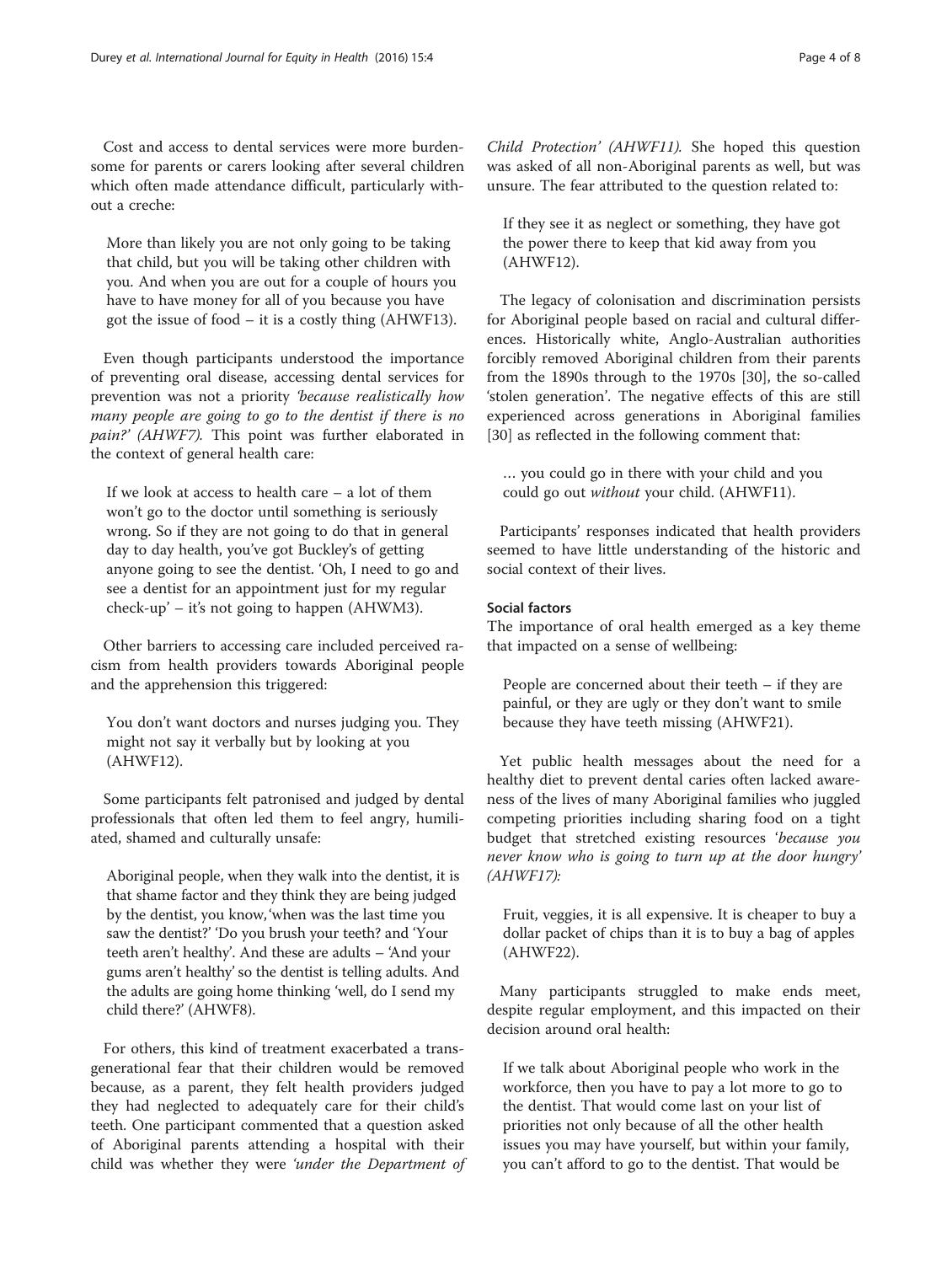your last health thing that you would be concerned about. It would be better just to have your teeth ripped out (AHWM1).

Participants were concerned about alcohol and other drugs, particularly the use of methamphetamine or 'speed' in young people and the lack of information of its oral health effects:

…because you have a lot of young people where their teeth are absolutely rotting and falling away through speed (AHWM1).

Participants discussed Aboriginal families in their care who lived in unsettled, crowded environments, often moving between locations, making it difficult to buy, store and cook healthy food:

A lot of families that we see are not settled families, so maybe they are not living in their own accommodation, maybe they are sharing a house with a lot of other people. Just the stability – they might be home for one night or a week then they are over at Aunty's house and staying for a week. So you have that on-the-go, moving around. It's convenient just to grab the kids something to eat on the way to jump on the bus to go to Nan's house instead of paying that money. You have got nowhere to store fruit and veggies or meat (AHWF13).

This type of environment also made it difficult to maintain oral health in other ways:

Something to do with lots of people sharing your house and not much private ownership of stuff. And even if you left your toothbrush in the bathroom, who do you know has used it? You can't presume because it is yours and you leave it somewhere that no one is going to use it or play with it or it is going to end up outside. So that is pretty hard for people (AHWF10).

For many participants, toothache, when it did occur, often resulted in self-medication rather than visiting a dentist:

A lot of people I come across … they are happy to just continuously eat pain killers like they are going out of fashion …I've met a lot of people in the community who go 'oh well, my gum is hurting and I am just going to take pain killers' where they should be replacing them with antibiotics. (AHWF2)

Participants also commented they managed pain themselves to avoid going to the dentist:

Because if I rush straight off to the dentist, nine times out of ten I am going to get it pulled because that is the cheaper option … I don't want my tooth pulled. I want to keep my teeth (AHWF22).

Nonetheless, dental extraction seemed common from a young age because of caries:

Seeing kids with a lot of decay and seeing kids having to have their teeth pulled at a young age. Having to go to surgery and have their baby teeth pulled out because they are rotten (AHWF13).

This method of treatment continued into adulthood:

For Aboriginal families we don't go to the dentist until the tooth is ready to come out basically. You know you have got abscess, you put up with the pain, you put up with the, you know, you self-medicate yourself, only when your face is swollen …. and you see people with their face that is swollen because they have got an abscess … and that is children as well as adults.(AHWF12).

Participants also suggested various options to improve oral health in Aboriginal families.

#### Improving oral health for Aboriginal people

Oral health promotion programs did exist and were effective up to a point, for example increasing its focus during a 'dental health month'(AHWF7) or AHWs implementing the 'Lift the Lip' [\[31\]](#page-8-0) program for children under five years:

If they come in we can lift up their lip and check if there is plaque and we can see what their teeth are like … we can refer you and point you in the right direction but it's the parent who has got to take ownership and do the rest of it (AHWF12).

All participants agreed about improving oral health education for their community from pregnancy onwards and presenting information in cost-effective ways that respected cultural differences. These included visual representations of oral health, photographs comparing healthy and decayed teeth and using flip charts. General health promotion needed to include oral health content starting with checkups for pregnant women and continuing throughout the life-span for men and women.

Pictures, pamphlets with pictures. I always try to use pictures as much as I can and I yarn, that's how I get through, because I'm out in the community (AHWF6)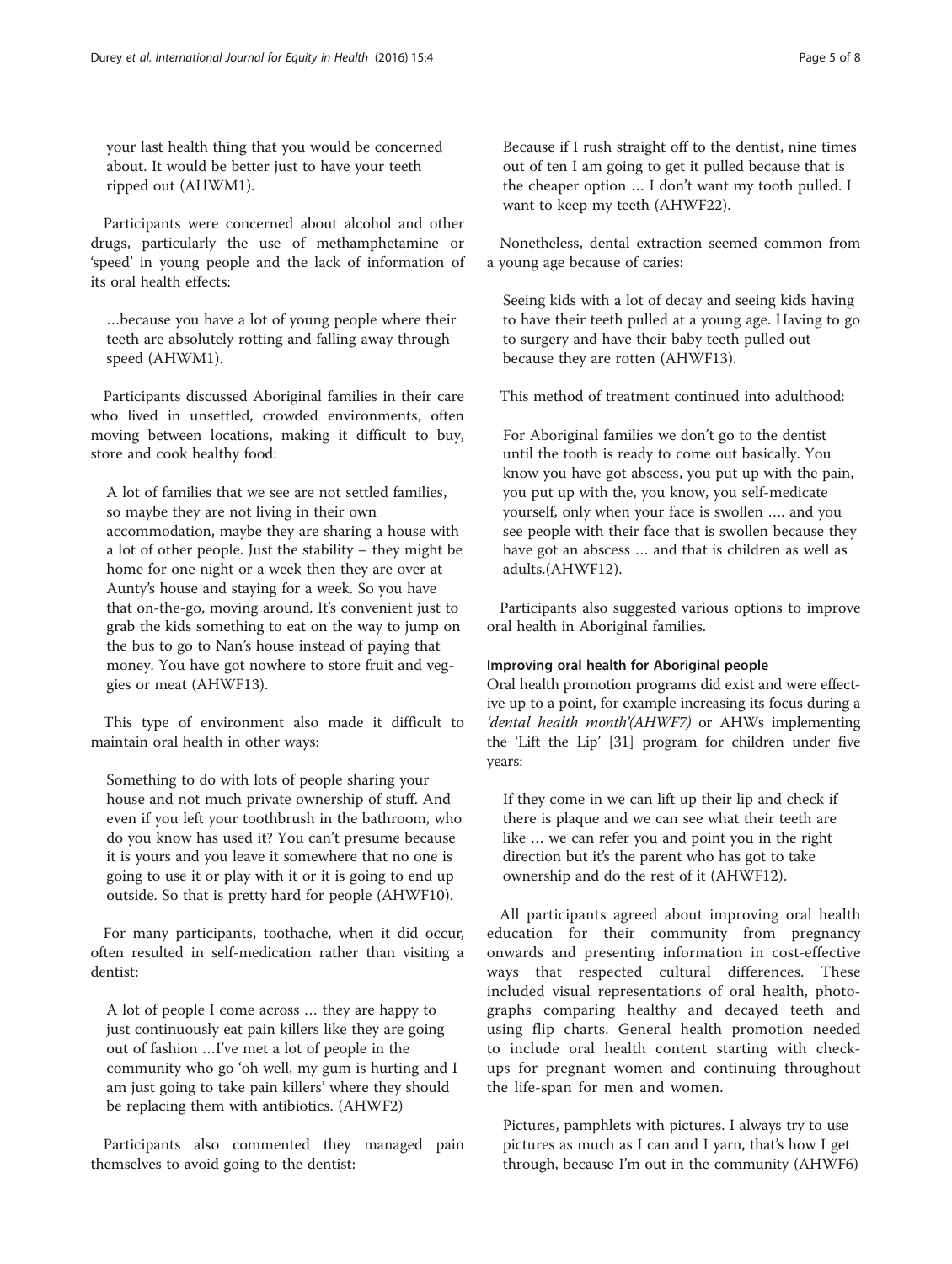I find a lot of those pictures that really show abnormal to normal – they sort of hit home. And too much writing in a pamphlet - you just need something on a small pamphlet that is to the point (AHWF2).

A one-size-fits-all approach to dissemination was considered ineffective and targeting information to those most in need was key:

It is the way it is publicised out in the community as well. A lot of people have smartphones that just hop on the internet but then there are a lot of people who aren't familiar with the internet …You need to make sure it is filtering down to the different groups … but also include the people that are halfway there in terms of education. To me it appears that the people who need it the most are really not grasping where it is being advertised. Like it is not being advertised on their level. So, advertising filtering out to the people that are out there at that community level (AHWF2).

Employing Aboriginal Health Liaison Officers who focused specifically on oral health in health services was another suggestion:

Health liaison officers are all focused on diabetes and heart disease …where I think oral hygiene needs to have their own specific oral health liaison officers. If you had oral health liaison officers that actually went out into people's homes and out in to the community and have done these assessments and education, imagine how much easier it would be; they are in their home already. They're knocking on the door going into the home, how easy would it be to talk about oral hygiene? Because I know a lot of our mob don't talk about oral hygiene in their homes (AHWF6).

Other suggestions included making oral health promotion fun and interactive by using educational games on smartphones and computers, reducing red tape to access services, more free dental services, incorporating oral health into Aboriginal child and adolescent general health check-ups:

So it is more of a preventative screening where you don't have to be sick, you just go anyway and take children in. But I think there should be a similar thing around dental where every year, whether it is through Medicare or wherever, where people can go and get a screening test done every 12 months, and that is covered … Just like when people have their eyes checked you can go every 12 months – then it should be the same for dental (AHWF7).

Empowering parents to become role models of good oral health practice was another suggestion:

I think that's the biggest thing. It is that role modelling. We need to get out into the community and get some role modelling and some good presentations (AHWF20).

Other ideas for promoting oral health included distributing dental packs (toothbrush, toothpaste and floss) at community events, festivals and open days and offering outreach services such as a dental van to visit kindergartens and sports events in the Aboriginal community:

So it goes to the areas or people that need it the most, having some sort of 'meet us in the middle' type thing …Outreach services have quite a lot of success. …We actually have a van that comes to our football club that is a travelling dentist so everyone lines up to have their mouthguard fitted. It's great. As parents we think it is great. We don't have to take a trip to the dentist because he is there (AHWF6).

Several participants thought oral health could be advertised more on TV and that schools could play a greater role in promoting oral health including posters in the classroom and regular teeth brushing:

I reckon school is probably the best I think – because if you educate the kids and get them into the routine of doing it. Sometimes there are issues around cost especially if you have five kids that you have to get toothbrushes and toothpaste and kids waste things as well … So knowing if they could get their teeth brushed at least one day a week from Monday to Friday in the full, that is better than not getting teeth brushed at all (AHWF7).

#### Limitations

AHWs working in rural and remote locations were not interviewed. While this study was limited to Western Australia, we believe that the findings would, given the legacy of colonisation and discrimination, apply to other Aboriginal communities in Australia. We also suggest they could be applied to indigenous populations in other colonised countries such as Canada and New Zealand [\[32](#page-8-0), [33](#page-8-0)].

#### Discussion and conclusion

Participants' responses indicate that oral health is important to Aboriginal people and current policy and practices are falling short in improving oral health outcomes. Key structural barriers identified by AHWs included insufficient education about oral health promotion and disease prevention. Private dental practice was considered out of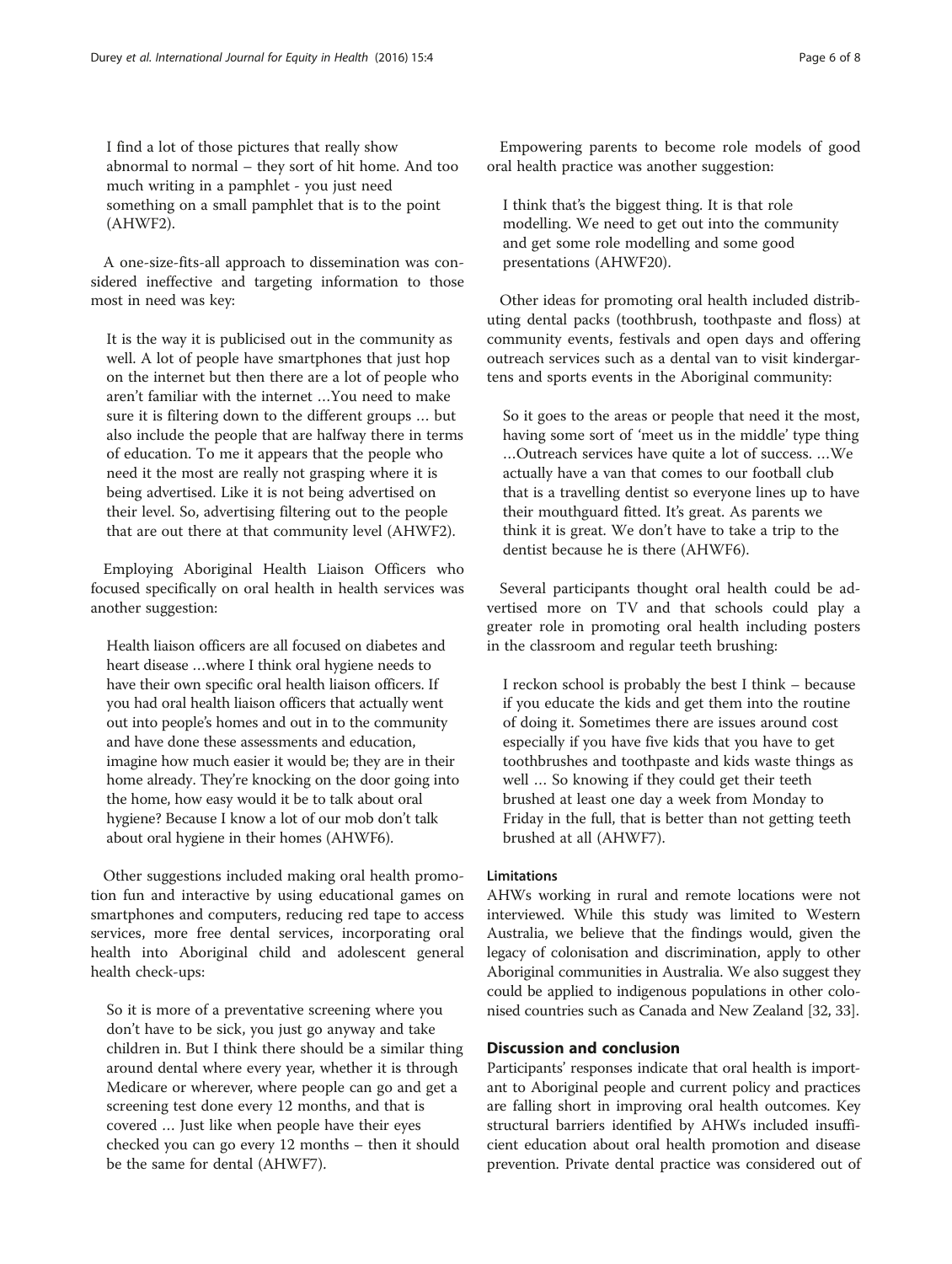<span id="page-7-0"></span>reach financially for many Aboriginal people and public dental services were not meeting their oral health needs, were often hard to access without transport, incurred a cost and had no facilities for parents or carers with babies and young children. For some, the attitudes of health providers towards Aboriginal patients were also perceived as discriminatory. Dentists were seldom visited for checkups and prevention. Instead, dental care was generally accessed only in an emergency when there was severe pain. Where possible, participants managed their own dental pain with analgesia and avoided dental visits partly from fear their teeth would be extracted. Given the prevalence of dental caries in many Aboriginal people, this was a reality and dental visits often resulted in tooth extraction, a cheaper option than tooth restoration according to some participants.

Other barriers included competing socio-economic priorities that impacted on decisions related to oral health for Aboriginal people. This suggests that improving oral health outcomes rests on more than 'compliance' with public health messages and implementing evidence-based interventions [\[10\]](#page-8-0). Instead, promoting and maintaining oral health is contingent on addressing a range of complex structural and social factors that are often ignored yet play a key role in decisions about oral health in this population. Our findings suggest that changing practice to promote oral health and prevent disease in Aboriginal people must be a shared responsibility between Aboriginal and non-Aboriginal Australians where non-Aboriginal policy makers and health care providers seek to understand the lived experience of Aboriginal Australians rather than making negative assumptions, judgements or inferring blame [[34\]](#page-8-0). Locating poor oral health in Aboriginal people within a broader systemic framework reveals that current health care can undermine rather than promote oral health in this population and may not be respectful of cultural differences [\[27\]](#page-8-0). However, health providers and policy makers may be reluctant to examine their role in disadvantaging Aboriginal clients, not least if it suggests they are part of the problem [[35](#page-8-0)].

AHW participants also suggested structural improvements such as disease prevention across the life span from pregnancy and education on how to promote oral health. This would include developing materials for oral health promotion that are relevant and culturally sensitive. Other suggestions included free oral health services for 0–4 year olds, inter-professional practice where oral health was part of general health checks, encouraging trans-generational role modelling of good oral health care, facilitating access to oral health services and ensuring services were respectful of Aboriginal people. This solution focused approach might also include health providers critically examining their own assumptions about Aboriginal people that could detrimentally impact on their care [\[10, 36\]](#page-8-0) and adopting a holistic, nondiscriminatory approach to care that is sensitive to Aboriginal peoples' social and cultural contexts.

Participants thought a one-size-fits-all approach to dental services for Aboriginal people was inappropriate and required a more flexible, inter-professional model of education, prevention and treatment. This includes reviewing the current model of dental education for its ability to deliver care that is context specific, without prejudice and respectful of racial and cultural differences. Adopting a solution focused approach is a step towards providing a foundation for Aboriginal and non-Aboriginal stakeholders to work together in partnership to develop and implement policies and practices that are relevant to Aboriginal people, well-resourced and translate into sustained improvements to their oral health outcomes.

#### Competing interests

The authors declare that they have no competing interests.

#### Authors' contribution

AD contributed to the data collection, analysis and interpretation, drafted the initial paper, provided intellectual content and revised subsequent drafts to final submission. DM contributed to the conception and design of the research, and revised drafts of the manuscript for intellectual content. BG contributed to the analysis and interpretation of data and revised manuscripts critically for intellectual content; LSS devised the original project, contributed to the concept and design of the study, assisted with data collection and analysis and critically reviewed drafts for intellectual content. All authors read and approved the final manuscript.

#### Acknowledgements

We are grateful to both the Australian Primary Health Care Research Institute, supported by the Australian Government Department of Health and Ageing and to Healthway for funding this project. The information and opinions contained in it do not necessarily reflect the views or policy of the APHCRI or the Department of Health and Ageing. Dr Durey was supported by APHCRI and Healthway. We also extend our thanks to Marlia Fatnowna for her invaluable contribution to the research and to Anne Read for her critical review of the manuscript and to all participants who gave their time so willingly to participate in the project.

#### Author details

<sup>1</sup>School of Dentistry, University of Western Australia, 35 Stirling Highway Perth 6009WA, Australia. <sup>2</sup>School of Clinical Dentistry, University of Sheffield 31 Claremont Crescent,, Sheffield S10 2TA, UK.

#### Received: 17 July 2015 Accepted: 7 January 2016 Published online: 12 January 2016

#### References

- 1. AIHW. Mortality and life expectancy of Indigenous Australians: 2008 to 2012. Cat. no. IHW 140. Canberra: Australian Institute of Health and Welfare; 2014. 2. Kapellas K, Skilton M, Maple-Brown L, Do L, Bartold P, O'Dea K, et al.
- Periodontal disease and dental caires among Indigenous Australians living in the Northern Territory, Australia. Aust Dent J. 2014;59(1):93–9.
- 3. Jamieson L, Sayers S, Roberts-Thomson K. Clinical oral health outcomes in young Australian Aboriginal adults compared with national-level counterparts. Med J Aust. 2010;192(10):558–61.
- 4. Christian B, Blinkhorn A. A review of dental caries in Australian Aboriginal children: the health inequalities pperspective. Rural Remote Health. 2014; 12(4):2032.
- 5. Slack-Smith L, Read A, Colvin L, Leonard H, Kilpatrick N, McAullay D, et al. Total population investigation of dental hospitalizations in Indigenous